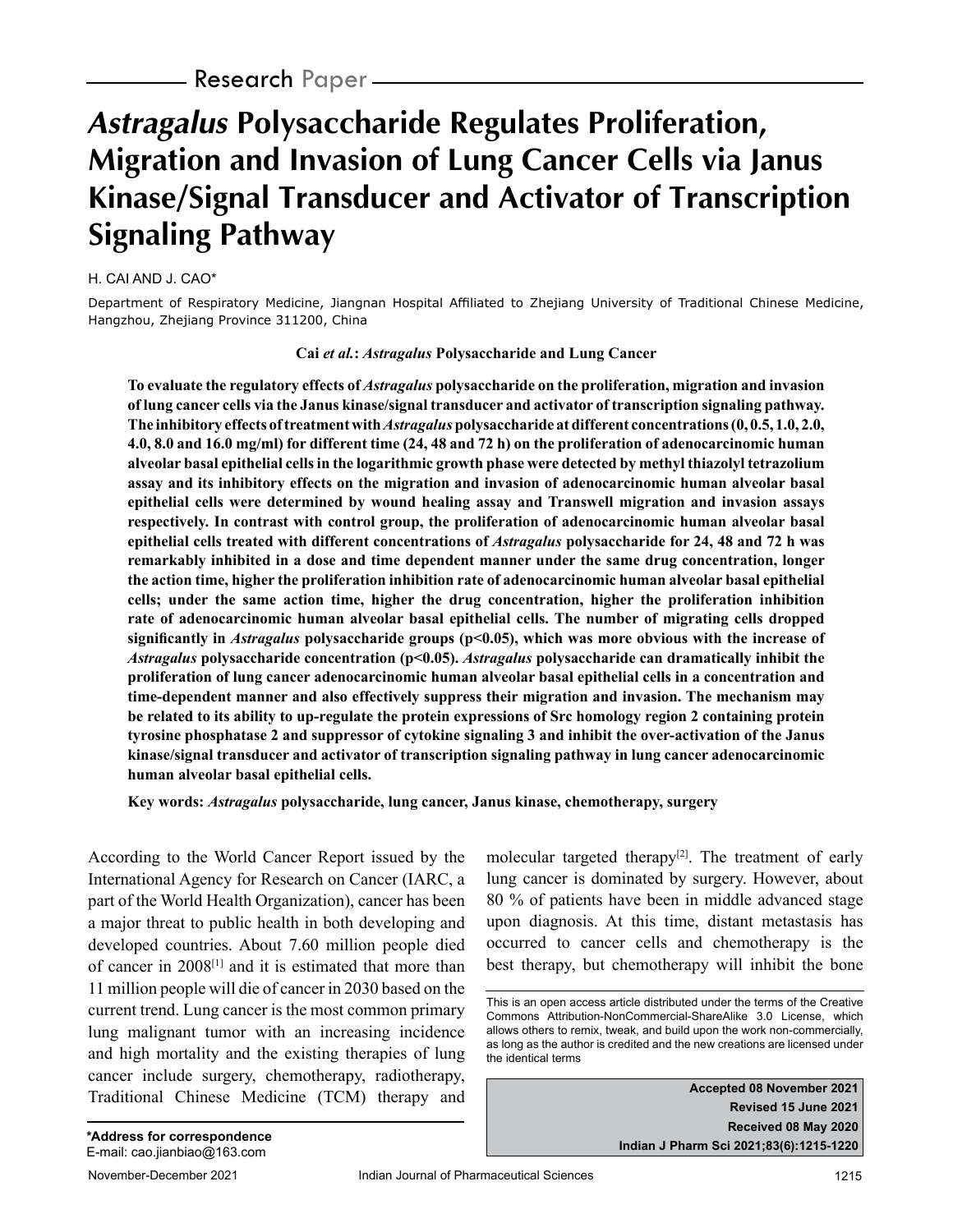marrow hematopoietic system and cause leucopenia and thrombocytopenia, making the body prone to accompanying infections and even death<sup>[3]</sup>. Meanwhile, radiotherapy is accompanied by many complications as well, showing bad effects on patients with advanced lung cancer and is not applicable to patients with poor constitution and older age. As a result, some Chinese herbal medicines derived from natural plants have become a research hotspot of lung cancer therapy in recent years, which present anti-tumor effects and no or little toxicity[4,5]. *Astragalus* Poly Saccharide (APS) is a polysaccharide component extracted from the *Astragalus* root and it is the main water-soluble active component. According to recent studies, APS has important anti-tumor effects<sup>[6]</sup>. This study aimed to investigate the effects of APS on the proliferation and apoptosis of adenocarcinomic human alveolar basal epithelial cells (A549 cells), so as to provide new ideas for the therapy of lung cancer.

## **MATERIALS AND METHODS**

#### **Materials:**

In this study, the A549 human lung cancer cell lines were purchased from the Cell Bank of Type Culture Collection Committee of Chinese Academy of Sciences and APS was sourced from Tianjin Cinorch Pharmaceutical Co., Ltd. High-glucose Dulbecco's Modified Eagle Medium (DMEM) was bought from HyClone (USA) and Fetal Bovine Serum (FBS) was sourced from Zhejiang Tianhang Biotechnology Co., Ltd. Methyl Thiazolyl Tetrazolium (MTT) and the Radio Immuno Precipitation Assay (RIPA) lysate were purchased from Sigma (USA), penicillin and streptomycin were provided by Beyotime Biotechnology. Bicinchoninic Acid (BCA) protein assay kits were purchased from Applygen Technologies Inc., and prestained protein markers and Trizol were sourced from Thermo Fisher Scientific (USA). Polyvinylidene Fluoride (PVDF) membranes were purchased from Millipore (USA). The monoclonal antibodies of rabbit anti-human Suppressors of Cytokine Signaling 3 (SOCS3), rabbit anti-human Src Homology-2 Domain-Containing Protein Tyrosine Phosphatase-2 (SHP2) and rabbit anti-human IMAS1 were bought from CST (USA). Mouse anti-human monoclonal antibodies, goat antirabbit Immunoglobulin G (IgG) and goat anti-mouse IgG labeled with Horseradish Peroxidase (HRP) were purchased from Beijing Zhongshan Golden Bridge Biotechnology Co., Ltd.

#### **Cell culture:**

Cells in the logarithmic phase were selected and cultured with high-glucose DMEM containing 10 % FBS, 100 U/ml penicillin and 0.1 mg/ml streptomycin at 37 $\degree$  and 5 % Carbon Dioxide (CO<sub>2</sub>). Besides, 0.25 % trypsin was applied for cell passage.

## **Cell proliferation detected by MTT assay:**

The stably passaged A549 cells were digested and the concentration of the cell suspension was adjusted to  $1 \times 10^4$ . The cells were inoculated into 96-well plates and 200 μl of culture medium was added to each well of each plate. 6 replicates were set for each concentration and the APS at the concentration of 0, 0.5, 1.0, 2.0, 4.0, 8.0 and 16.0 mg/ml were added to each well for reaction for 24, 48 and 72 h respectively. Next, 200 μl of MTT (5 mg/ml) was added to each well. After standing for 4 h, the cells were taken out, collected and centrifuged for 10 min at 1000 r/min. Then, the culture medium in the wells was sucked out carefully and 200 μl of Dimethyl Sulfoxide (DMSO) was added to each well. After shaking for 10 min, the absorbance of each well was detected at Optical Density (OD) 490 nm using an Enzyme Linked Immunosorbent Assay (ELISA) reader. Afterwards, the cell inhibition rate of each well was calculated as follows: Inhibition rate=[1-(mean OD490 value of wells in medication group-OD490 value of the zero adjustment well)/(mean OD490 value of wells in control group-OD490 value of the zero adjustment well)] $\times$ 100 %. The assay was repeated for 3 times and the mean value was taken.

#### **Wound healing assay:**

The stably growing A549 cells were conventionally digested, centrifuged, collected and counted and the cells were inoculated into a total of 6 wells on a 24 well plate at  $1\times10^4$ /well. When the cells reached 80 % confluence, a wound was scratched on the cells using a plastic pipette tip. Later, 3 wells were randomly selected as the experimental group, which were added with DMEM complete medium containing 4.0 mg/ ml APS, while the other 3 wells were used as control group. In control group, the cells were cultured in the conventional medium. After conventional culture in an incubator for 0 and 48 h respectively, the wound healing status in experimental group and control group at different time points was observed and the healing rate was calculated as follows: healing rate=(wound size at 0 h-wound size at 48 h)/wound size at 0 h  $\times$ 100 %. The assay was repeated for 3 times and the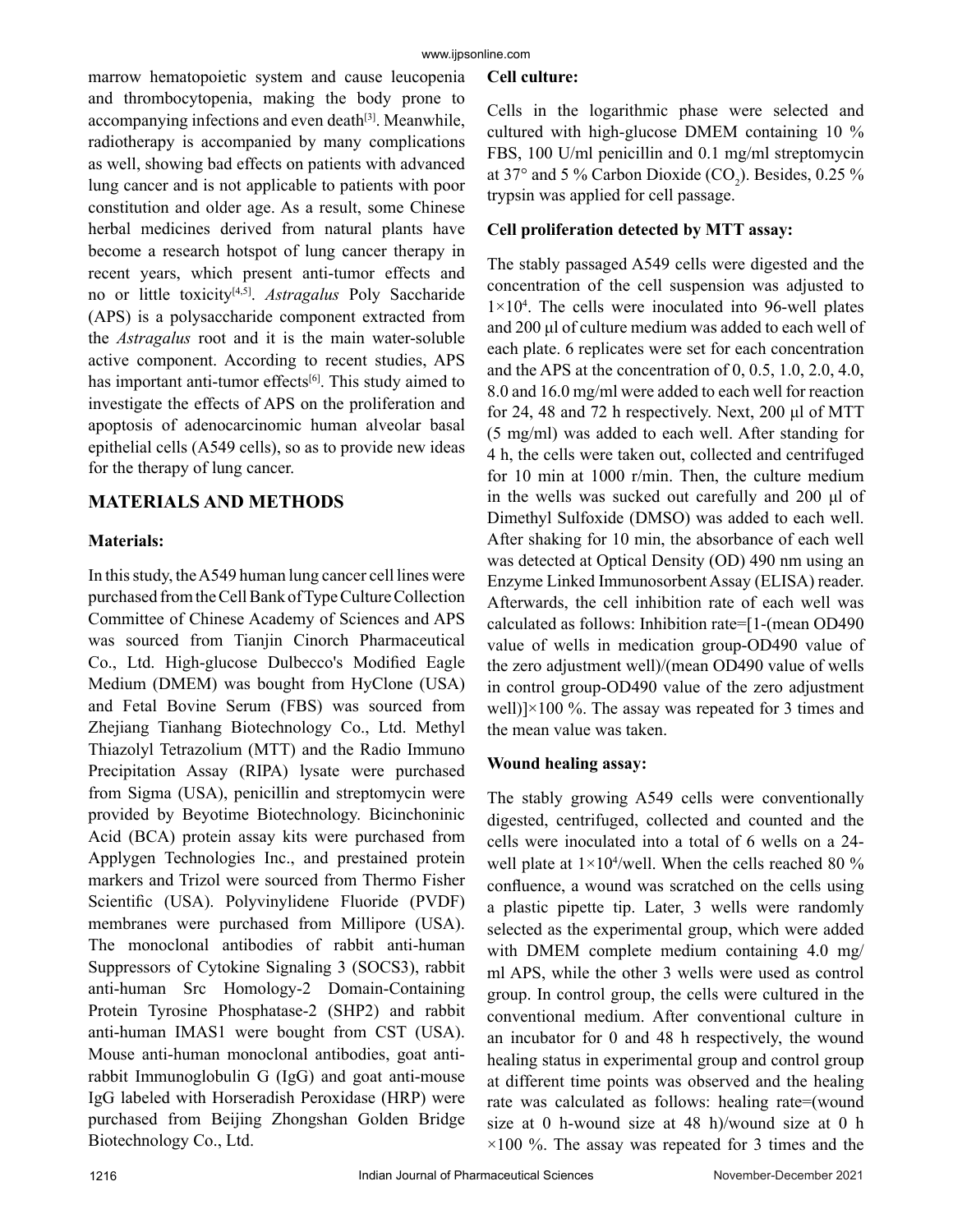mean value was taken.

#### **Cell migration ability assay:**

A549 lung cancer cells were treated with APS at the concentration of 0, 2.0 and 4.0 mg/ml respectively and the cell migration ability at 48 h was detected in the Transwell chamber. Later, the cells in the middle and lower chambers of each group were collected and the number of migrating cells was counted under a microscope.

### **Cell invasion ability assay:**

DMEM was used for dilution and preparation of Matrigel, and it was added to the 24-well Transwell chamber. A549 lung cancer cells were treated with APS at the concentration of 0, 2.0 and 4.0 mg/ml for 16 h respectively. Later, the cell invasion ability was detected in the Transwell chamber and the number of invasive cells was observed under a microscope.

## **Detection of relative protein expressions by western blotting:**

A549 cells were treated with APS at the concentration of 0, 2.0 and 4.0 mg/ml for 24 h respectively and the protein expressions of SHP2, SOCS3 and Protein Inhibitor of Activated Stat 1 (PIAS1) were detected by Western blotting. After the collected cells were lysed and the protein concentration was determined, the loading buffer was added to the lysate, which was heated at 1000° and boiled for 10 min. Later, each well was loaded with 40 μg of proteins for electrophoresis, which was subjected to electrophoretic separation in 12 % Sodium Dodecyl Sulphate-Polyacrylamide Gel Electrophoresis (SDS-PAGE) gel. The voltage was set to 70 V during the electrophoretic separation of spacer gel and 120 V during the electrophoretic separation of separation gel. After separation, the proteins were transferred on to membranes at 275 mA for 60 min and then the Nitrocellulosee (NC) membranes were sealed with 5 % skim milk powder at room temperature for 1 h. After incubation with primary antibodies overnight and secondary antibodies at room temperature for 1 h, the membranes were washed for 3 times, followed by color development and imaging.

#### **Statistical analysis:**

Statistical Package for the Social Sciences (SPSS) 26.0 software was utilized for statistical analysis, and the measurement data in line with normal distribution were expressed by mean±standard deviation. After variance analysis, Least significant difference test was performed for comparisons between groups,  $p<0.05$  indicated that a difference was statistically significant.

## **RESULTS AND DISCUSSION**

Compared with control group, APS at different concentrations all showed significant inhibitory effects on the proliferation of A549 cells at 24, 48 and 72 h in a dose and time dependent manner. At the same drug concentration, the longer the action time, the higher the inhibition rate of A549 cell proliferation. With the same action time, the higher the drug concentration, the higher the inhibition rate of A549 cell proliferation (fig. 1).

The wound healing speed of A549 cells was lower in ASP groups than that in control group. The cells in control group almost fully healed after 48 h, while the wounds in the APS groups remained unhealed at 48 h (fig. 2).

The number of migrating A549 cells was greatly reduced after treatment with APS ( $p<0.05$ ), which was reduced more significantly with the increase in the concentration of APS ( $p<0.05$ ) (fig. 3). The number of invasive A549 cells was greatly reduced after treatment with APS  $(p<0.05)$ , which was reduced more significantly with the increase in the concentration of APS ( $p<0.05$ ) (fig. 4). After the A549 cells were treated with APS at different concentrations, the relative protein expressions of SHP2 and SOCS3 rose significantly with the increase in the concentration of APS ( $p<0.05$ ), while the relative protein expression of PIAS1 presented no significant change ( $p > 0.05$ ) (fig. 5).

Lung cancer is one of the malignant tumors with



**Fig. 1: Effects of APS on A549 cell proliferation, \*p<0.05** *vs.* control group at the same time point;  $(-\rightarrow)$ : Control group;  $(-\blacksquare)$ : 0.5 mg/ml;  $(-\blacksquare)$ : 1.0 mg/ml;  $(-\blacksquare)$ : 2.0 mg/ml;  $\left(-\right)$ : 4.0 mg/ml;  $\left(-\right)$ : 8.0 mg/ml;  $\left(-\right)$ : 16.0 mg/ml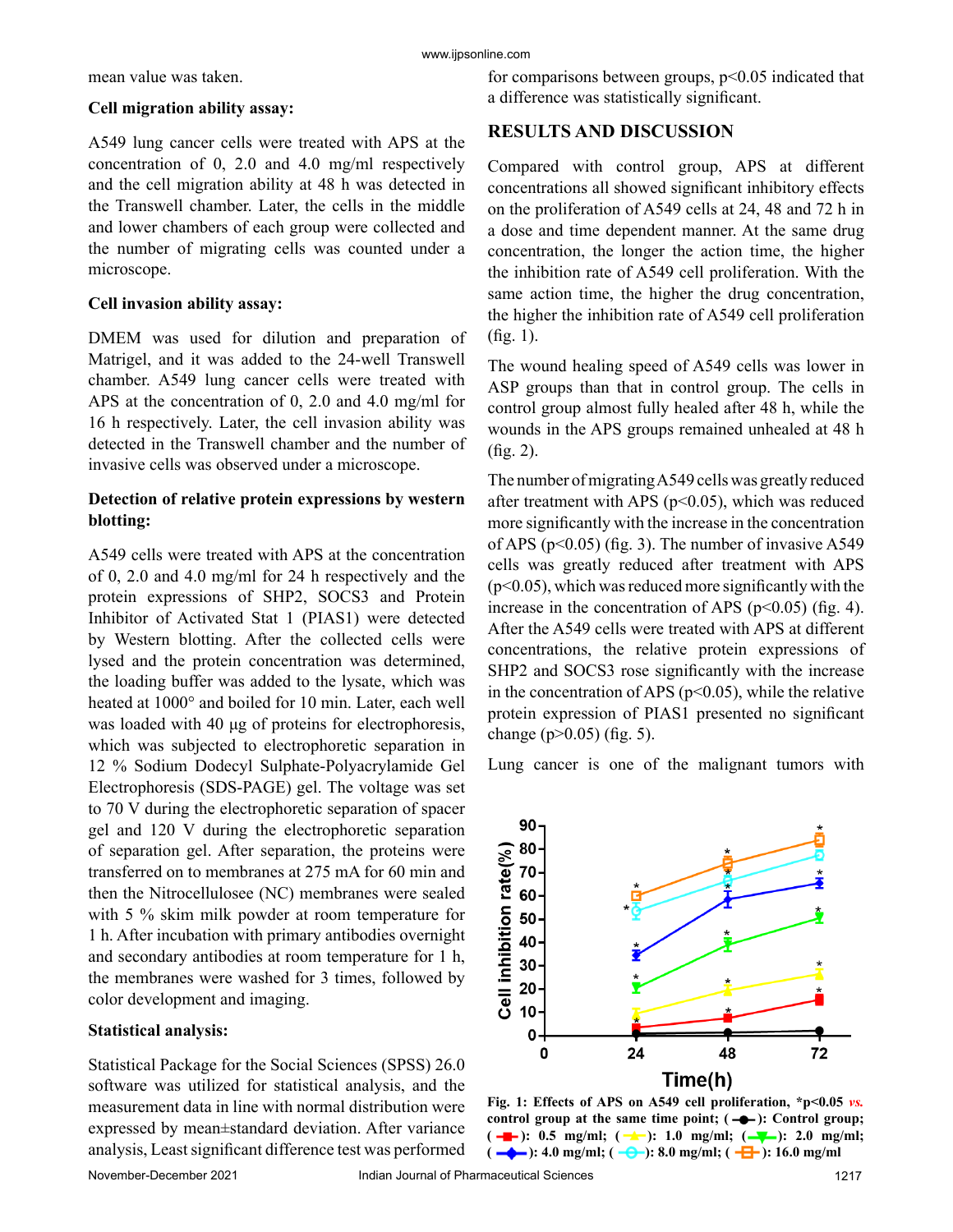



high incidence and mortality in recent years, so it is particularly important to find out a chemotherapy drug that can efficiently kill and inhibit tumor cells while bringing no toxicity to normal cells or protecting normal cells[7]. With the continuous deepening of studies on modern pharmacology and the updating of extraction technologies of TCM, the anti-tumor mechanism of the effective components in traditional Chinese medicine has been clarified constantly. The TCM *Astragalus membranaceus* shows such broad pharmacological activities, and many studies have demonstrated that APS has significant anti-tumor effects[8,9]. The Janus kinase/signal transducers and activators of transcription (JAK/STAT) cell signaling pathway is a pathway where various cytokines perform intracellular and extracellular signaling. Multiple studies $[10]$  have suggested that the JAK-STAT signaling pathway is widely involved in cell proliferation, differentiation and apoptosis, and the over-activation of the JAK-STAT cell signaling pathway is one of the main mechanisms causing neoplasia. However, there have been no relevant studies or reports on the effects of APS on the signaling pathway and its mechanism on lung cancer cells. For this reason, the inhibitory effects of APS on lung cancer cell proliferation were explored and analyzed in this study based on the regulatory mechanism of the JAK-STAT cell signaling pathway. The JAK-STAT cell signaling pathway is mainly regulated by three protein families and SHP2, SOCS3 and PIAS1, which are highly expressed in lung cancer cells, were analyzed in this study as the representative of each protein family.

The results of this study revealed that APS can inhibit the proliferation, migration and invasion of A549 lung cancer cells significantly and the effects are highly related to the concentration and action time of APS. After intervention with APS, the wound healing speed of A549 lung cancer cells was lower in APS groups than that in control group. The cells in control group almost fully healed after 48 h while the wounds in the APS groups remained unhealed at 48 h. It has been further proved that APS can inhibit the migration of A549 lung cancer cells effectively, which is similar to the results of other related study reports $[11,12]$ . APS shows significant anti-tumor activities due to its effective inhibition of proliferation, migration and invasion of lung cancer cells. Moreover, the effects of APS on the JAK-STAT cell signaling pathway of lung cancer cells were analyzed. SHP2 is one of the negative regulatory proteins of the JAK-STAT cell signaling pathway

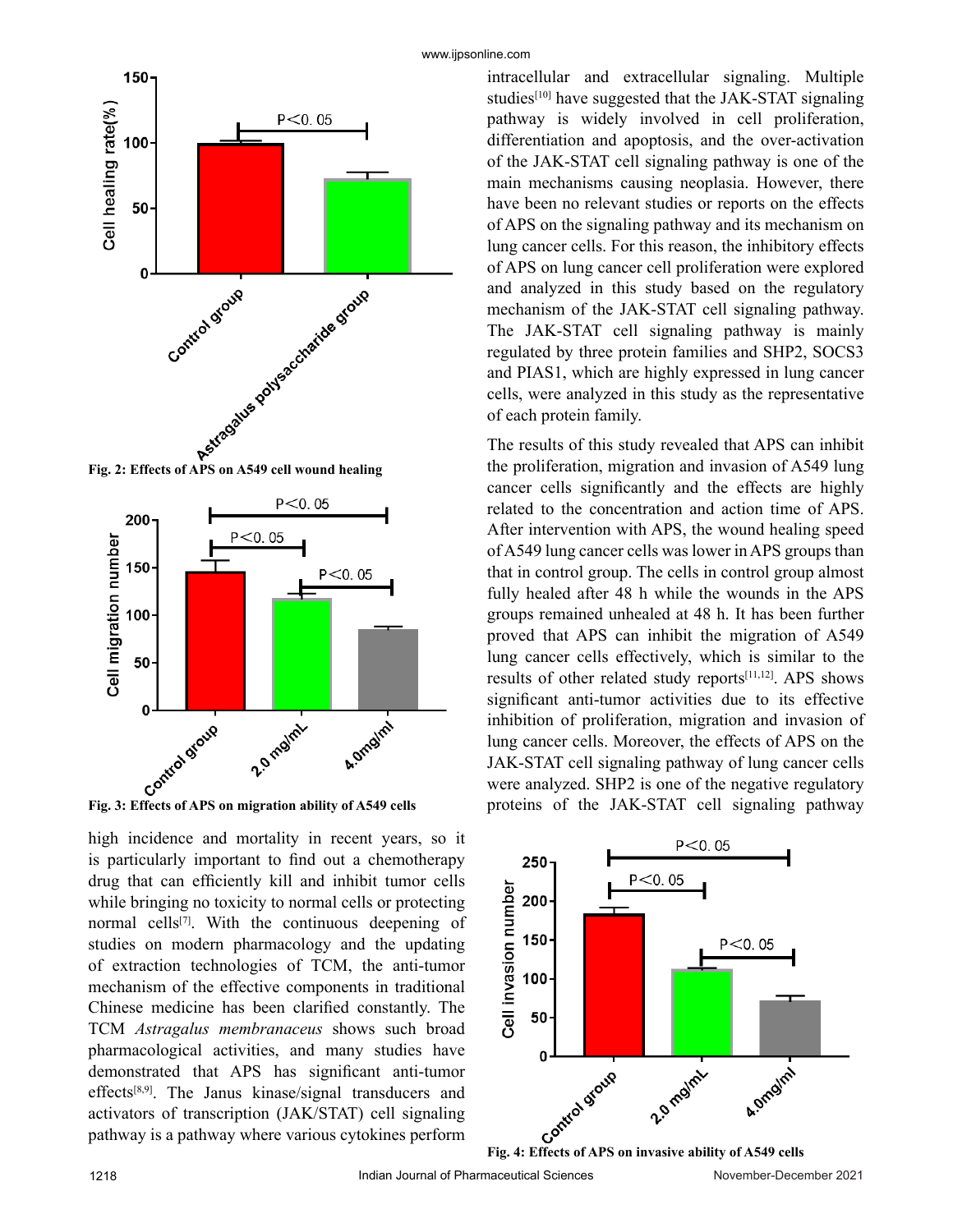

induced by interleukin 6 (IL-6), but its specific molecular mechanism of action remains unclear. Scholars have verified that during the occurrence and development of liver cancer, SHP2 protein can inhibit the occurrence and development of liver cancer by dephosphorylation of signal transducer and activator of transcription 3  $(STAT3)^{[13,14]}$ .  $SOCS3$ , as one of the most important members of the suppressor of cytokine signaling (SOCS) protein family, as well as the most important inhibitory factor in the JAK-STAT cell signaling pathway, can be induced by multiple cytokines such as granulocyte colony-stimulating factor, erythropoietin and IL-6, and has a negative regulatory effect on the JAK-STAT cell signaling pathway<sup>[15]</sup>. According to the results of this study, after 549 cells were treated with APS at different concentrations, the relative protein expressions of SHP2 and SOCS3 rose significantly with the increase of the concentration of APS, indicating that the protein translation and expression of SHP2 and SOCS3 can be up-regulated after the intervention with APS on lung cancer cells, thus negatively regulating the JAK-STAT signaling pathway and inhibiting its over-activation, and thereby exerting the corresponding anti-tumor effects. PIAS is an inhibitor of activated STAT protein, which only inhibits the protein transcriptional activity of activated STAT, but has no inhibitory effect on other components of the JAK-STAT signaling pathway and the intracellular activated protein of the pathway<sup>[16-18]</sup>, which was further verified in this study. The results of this study showed that intervention with APS had no significant effect on the relative protein expression of PIAS1.

In conclusion, APS can significantly inhibit the proliferation of A549 lung cancer cells in a concentration- and time-dependent manner. In addition, APS can inhibit the migration and invasion of A549 lung cancer cells effectively and its mechanism of action may be related to the up-regulation of protein expressions of SHP2 and SOC3 in A549 lung cancer cells and the inhibition of over-activation of the JAK-STAT cell signaling pathway.

#### **Author contributions:**

Hanjiong Cai and Jianbiao Cao contributed equally to this study.

#### **Conflict of interests:**

The authors declared no conflicts of interest.

#### **REFERENCES**

- 1. Ferlay J, Shin HR, Bray F, Forman D, Mathers C, Parkin DM. Estimates of worldwide burden of cancer in 2008: GLOBOCAN 2008. Int J Cancer 2010;127(12):2893-917.
- 2. Parsons MW, Whipple NS, Poppe MM, Mendez JS, Cannon DM, Burt LM. The use and efficacy of chemotherapy and radiotherapy in children and adults with pilocytic astrocytoma. J Neurooncol 2021;151(2):93-101.
- 3. Daugėlaitė G, Užkuraitytė K, Jagelavičienė E, Filipauskas A. Prevention and treatment of chemotherapy and radiotherapy induced oral mucositis. Medicina 2019;55(2):25.
- 4. Leng J, Lei L, Lei SF, Zhu Z, Ocampo A, Gany F. Use of Traditional Chinese Herbal Medicine Concurrently with Conventional Cancer Treatment Among Chinese Cancer Patients. J Immigr Minor Health 2020;22(6):1240-7.
- 5. Sui X, Zhang M, Han X, Zhang R, Chen L, Liu Y, *et al.* Combination of traditional Chinese medicine and epidermal growth factor receptor tyrosine kinase inhibitors in the treatment of non-small cell lung cancer: A systematic review and meta-analysis. Medicine 2020;99(32):e20683.
- 6. Wu CY, Ke Y, Zeng YF, Zhang YW, Yu HJ. Anticancer activity of *Astragalus* polysaccharide in human non-small cell lung cancer cells. Cancer Cell Int 2017;17(1):115.
- 7. Kanda S, Goto K, Shiraishi H, Kubo E, Tanaka A, Utsumi H, *et al.* Safety and efficacy of nivolumab and standard chemotherapy drug combination in patients with advanced non-small-cell lung cancer: a four arms phase Ib study. Ann Oncol 2016;27(12):2242-50.
- 8. Ye N, Cruz J, Peng X, Ma J, Zhang A, Cheng X. Remyelination is enhanced by *Astragalus* polysaccharides through inducing the differentiation of oligodendrocytes from neural stem